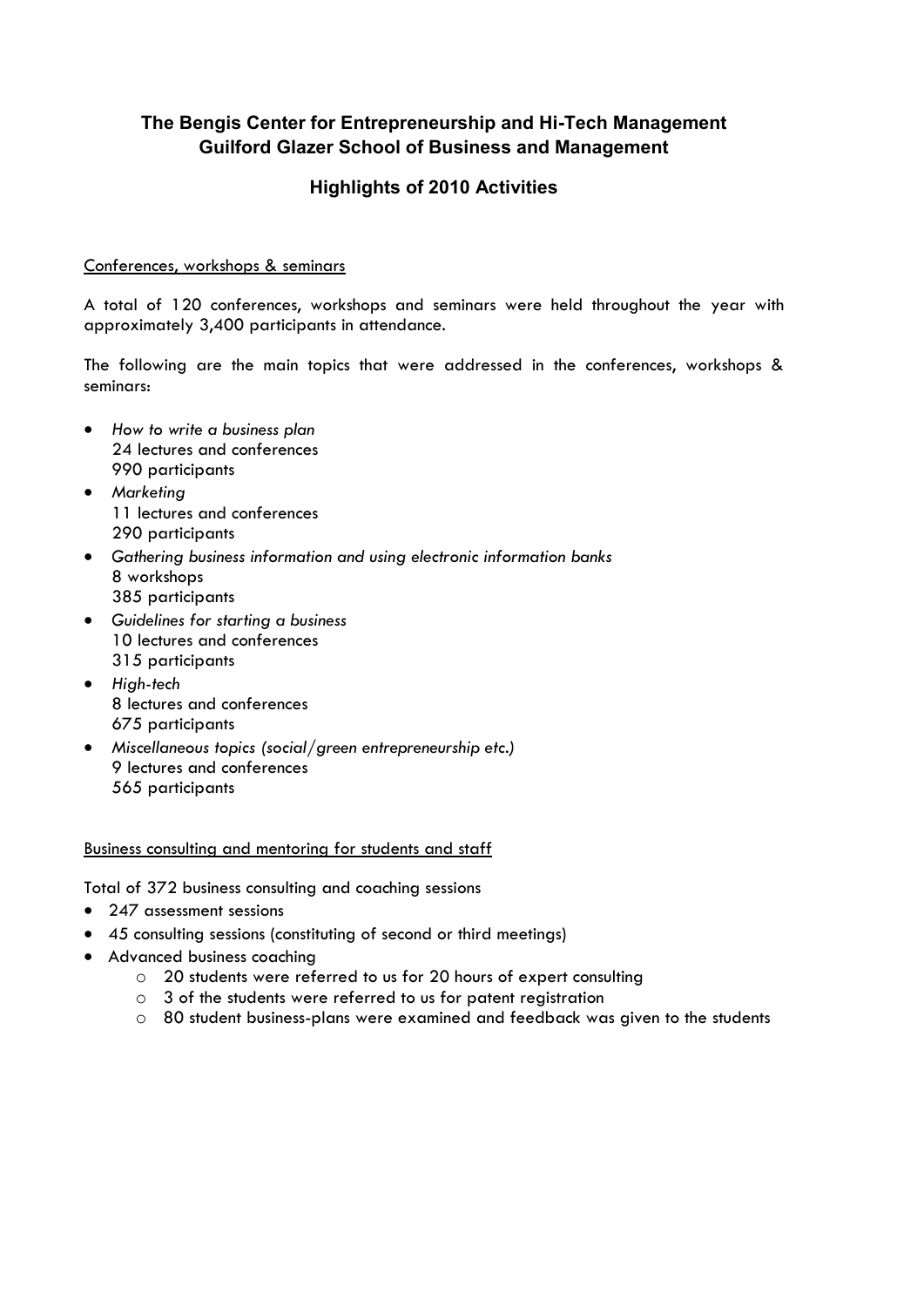#### Business information gathering assistance

- 80 personal information-gathering meetings
- 8 lectures on business-information gathering and the use of electronic information banks, 385 participants
- Creating an information bank infrastructure purchasing the IVC information database

### **Competitions**

- Business Plan Writing Competition from Idea to Enterprise Endorsed by the Prof. Rivka Carmi
- The Negev Environmental Entrepreneurship competition
- 4 competitions were held as part of the **Global Entrepreneurship Week** 2010 events

### A unique event - Innovation 2010 un-conference

- 500 participants
- The goal was to provide a platform to encourage innovation, stimulate ideas & to interact with the business sector, The guest of honor was Dr. Joseph (Yossi) Vardi, Israel's "Internet guru". The issues addressed were raised by the participants, who took an active part in running both the preparations and the event.

### The Global entrepreneurship week

The center held 8 events during the Entrepreneurship Week including 6 conferences and workshops and two publicity events, in which some 1,000 students took part.

### Educational activities and promotion of research

- 1. Support of educational activities in the fields of entrepreneurship and high-tech
	- In preliminary stages of development of a collaboration program with the School of Engineering and various faculty members aimed at the promotion of education
	- Facilitation of lectures by guest speakers
	- Hands-on experience in presentations to investors
	- Assistance to students from different programs in information gathering
- 2. Promotion of research
	- Support of research in the field of entrepreneurship in the Bedouin sector
	- Sending out calls for papers on regional entrepreneurship and innovation
	- A study is underway on local entrepreneurship in collaboration with the MATI business development organization
	- Studies have been initiated in the field of student entrepreneurship.

### Marketing activities

- 1. Upgrading and operating the center's website see following link [www.bengis.org](http://www.bengis.org/)
	- A new Q&A forum on the center's website.
	- Business profiles.
	- Links to photo galleries.
	- Improvement of the website's English page.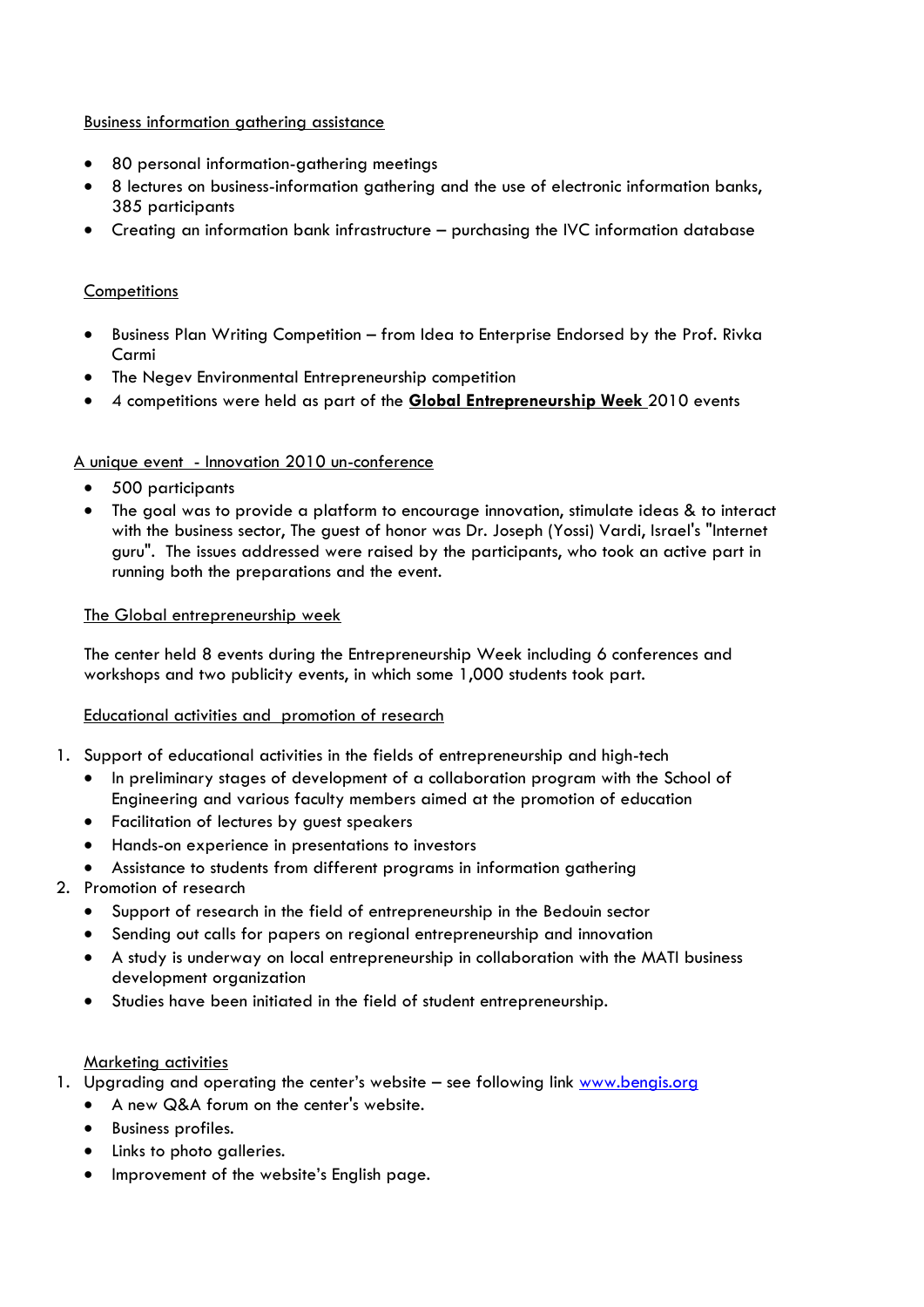- 2. Promotional kiosks were put up throughout the campus
	- There was a 45 day period in which the kiosks were active
	- Promotional banners were put up in all campus buildings
	- Marketing activities on the University's website (35 events on the University's home page)
	- Marketing activities on the student web portal
	- Two Facebook groups were established which attracted a total of 1,800 members
	- Promotion of activities via newsletters with full circulation in the university and the center's newsletter lists which include over 1,000 members
	- Wide media coverage including television, press, online newspapers, the university bulletin

### Cooperative projects

- 1. Support of the local business community
	- Within the framework of student activities, student projects are underway aimed at supporting the business sector
	- During Entrepreneurship Week, kiosks were operated by 32 young entrepreneurs from southern Israel
	- Bengis Center conferences are open to all local business owners.
	- A major conference was held on the topic of entrepreneurship in underprivileged social groups
- 2. Collaboration with local and national bodies such as MATI Beer Sheva, the Authority for Small and Medium Businesses, the Manufacturers Association of Israel, as well as various business aid foundations